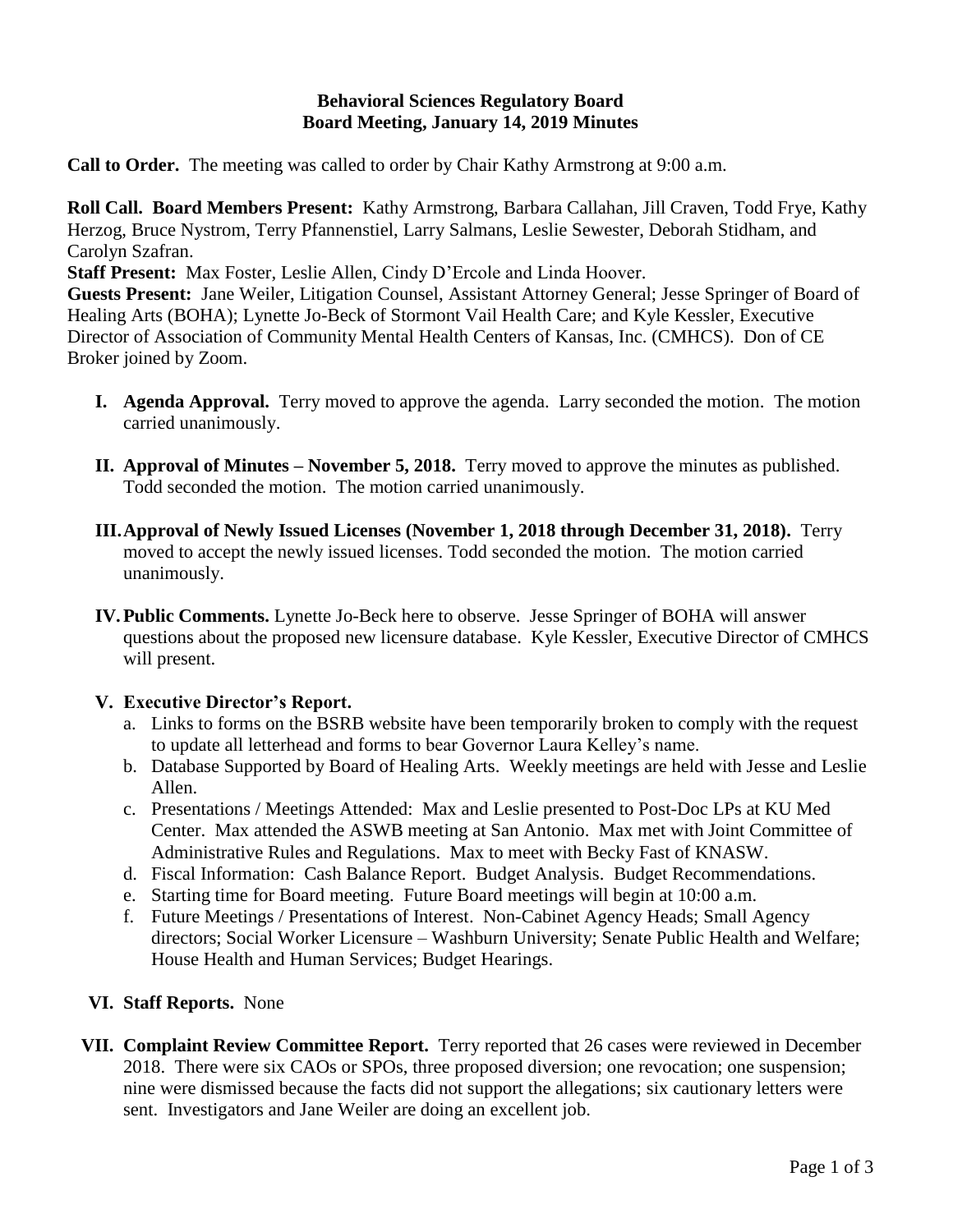**VIII. CE Broker – Presentation (9:30 a.m.).** Partners with State agencies. The Board directed Max to contact the Department of Administration to see if this needs to be bid. If a bid is not required, Max will request a contract which will be reviewed by the attorney general's office.

### **IX. Professions Reports**

- a. **Psychology.** No report.
- b. **Social Work.** Carolyn reported that this Advisory Committee met January 9 and will next meet March 9. The LSCSW Supervisory Manual is nearly complete.
- c. **Professional Counseling.** Todd reported that this Advisory Committee met on December 3 and will meet again on February 4. Continuing to review eight university programs that are seeking approval related to the educational requirements set out in our regulations. Discussion continues with 100% online supervision and ethics / misconduct in potential regulation changes.
- d. **Masters Level Psychology.** Larry reported that this Advisory Committee met after the November Board meeting. Discussed foreign education, Telemental health issues and FHSU's clinical psychology Master's program.
- e. **Marriage and Family Therapy.** Terry reported issues discussed include reciprocity. The MO/KAN chapter has been organized and is now in place. Will provide CEUs for MFTs.
- f. **Addiction Counseling.** Deb reported this Advisory Committee met on December 7. Clinical supervision requirements and auditing coursework at university programs was discussed. Will meet next on February 15.
- g. **Behavior Analysts.** Max reported that there has not been an Advisory Committee meeting since the November 2018 Board meeting. Jill volunteered to serve as the new Chair of this Advisory Committee.
- **X. Kyle Kessler, Executive Director – Association of Community Mental Health Centers of KS, Inc. Work Force Issues (10:30 a.m.).** Discussion followed.
- **XI. Old Business.** The following topics were discussed.
	- a. **Reciprocity Comparison of Requirements by Profession.** LBSW, LMSW and LSCSW licensure requirements through reciprocity are unique to that profession.
	- b. **Statutory amendments.** Todd moved that a provisional license be created for a maximum of one-year term which will allow the applicant to complete any requirements that they are lacking. Deb seconded the motion. The motion was unanimously approved. Statutory language for each profession will be drafted by next Board meeting.
	- c. **Legislative Agenda.**
	- d. **Telehealth Regulations.** BSRB is tasked with defining confidentiality. Terry moved that BSRB follow the path of LPC and apply that language as far as practical, to all other professions licensed by BSRB, and unprofessional conduct. Kathy Herzog seconded the motion. The motion was unanimously approved. Leslie will develop language for each advisory committee to review.

#### **XII. New Business.**

- a. **Appointment to the Addiction Counselor Advisory Committee – Mike James.** Terry moved that Mike James be approved to serve on the Addiction Counselor Advisory Committee. Jill seconded the motion. The motion unanimously carried.
- b. **Email from David Anderson.** The Board agrees that persons are required to have 24/7 coverage and that there is no need to make the additional notification for licensure because it is already in the unprofessional conduct regulations.